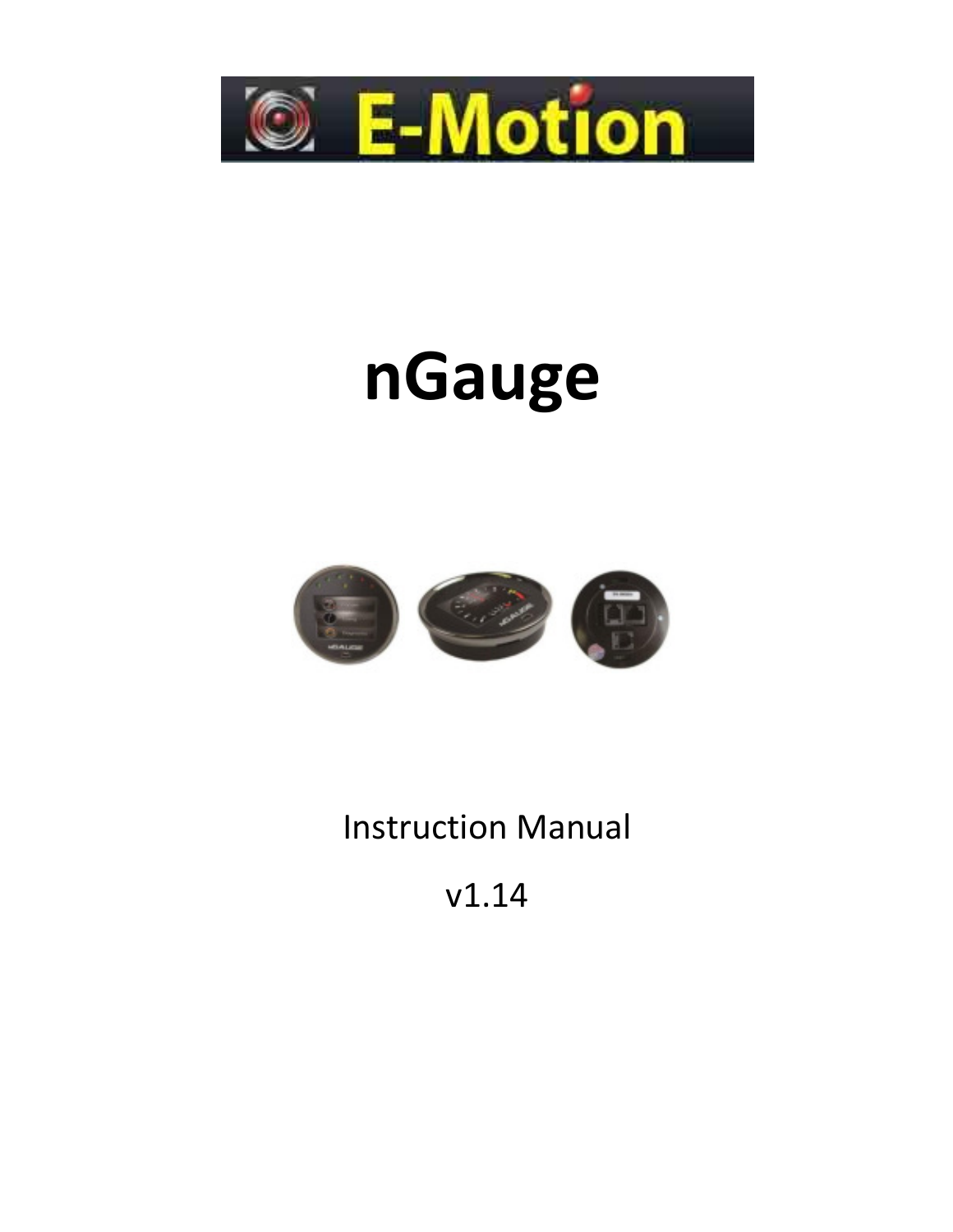#### **Table of Contents**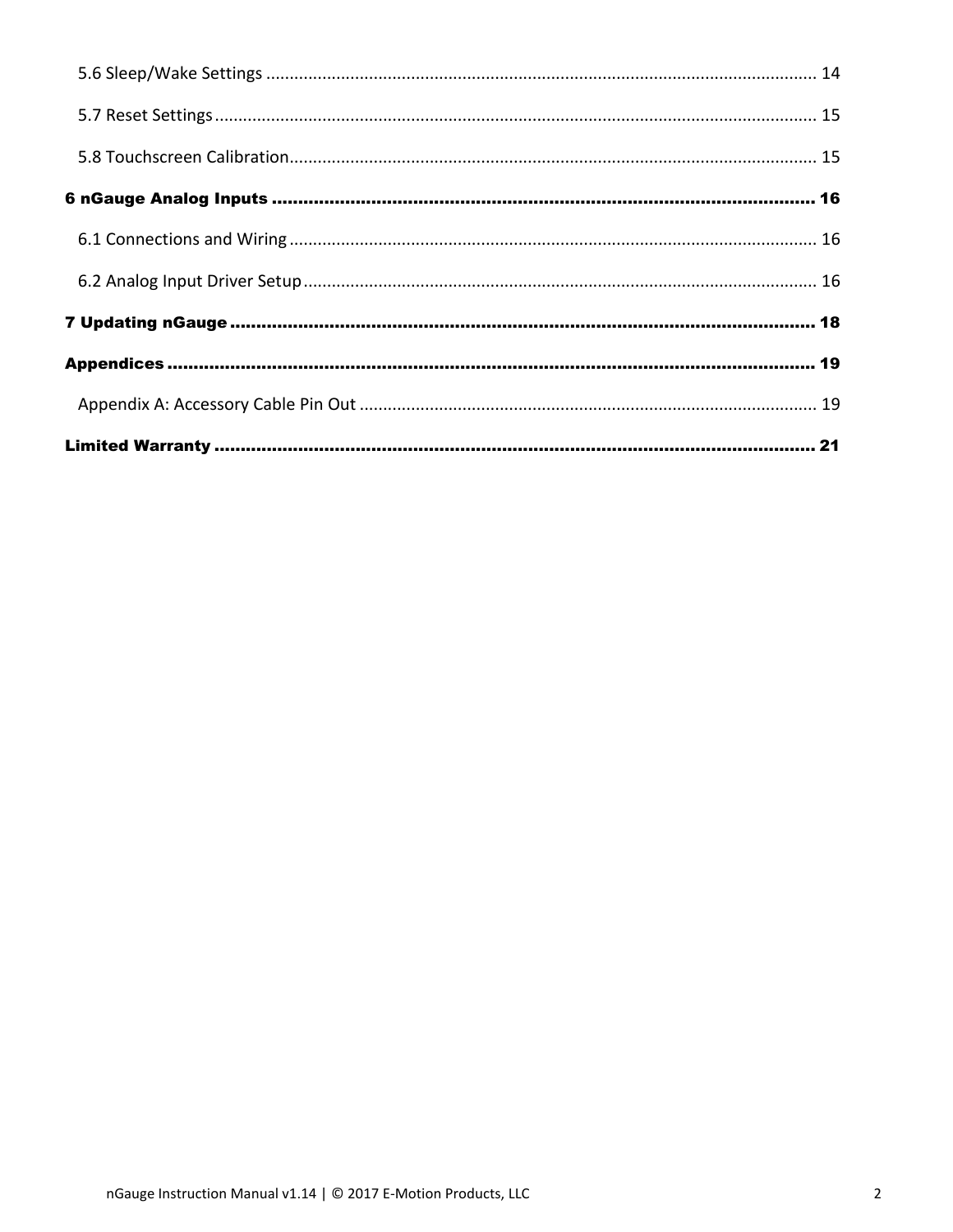#### <span id="page-3-0"></span>**LIST OF REVISIONS**

| Revision | Date       | Chapters      | <b>Comments</b>                               |
|----------|------------|---------------|-----------------------------------------------|
| 1.9      | 2016-03-03 | All           | Initial Indexed Release                       |
| 1.10     | 2016-03-29 | All           | Initial Release for website                   |
| 1.11     | 2016-04-14 | All           | Corrected company name                        |
| 1.12     | 2016-05-12 | 5.4, 5.6, 5.7 | Added Sleep/Wake, and Reset Settings sections |
| 1.13     | 2016-07-28 | 5.4, 3.4, 3.5 | Added Round Gauge specifics                   |
| 1.14     | 2017-09-27 | 5.8           | Added Touch Calibration section               |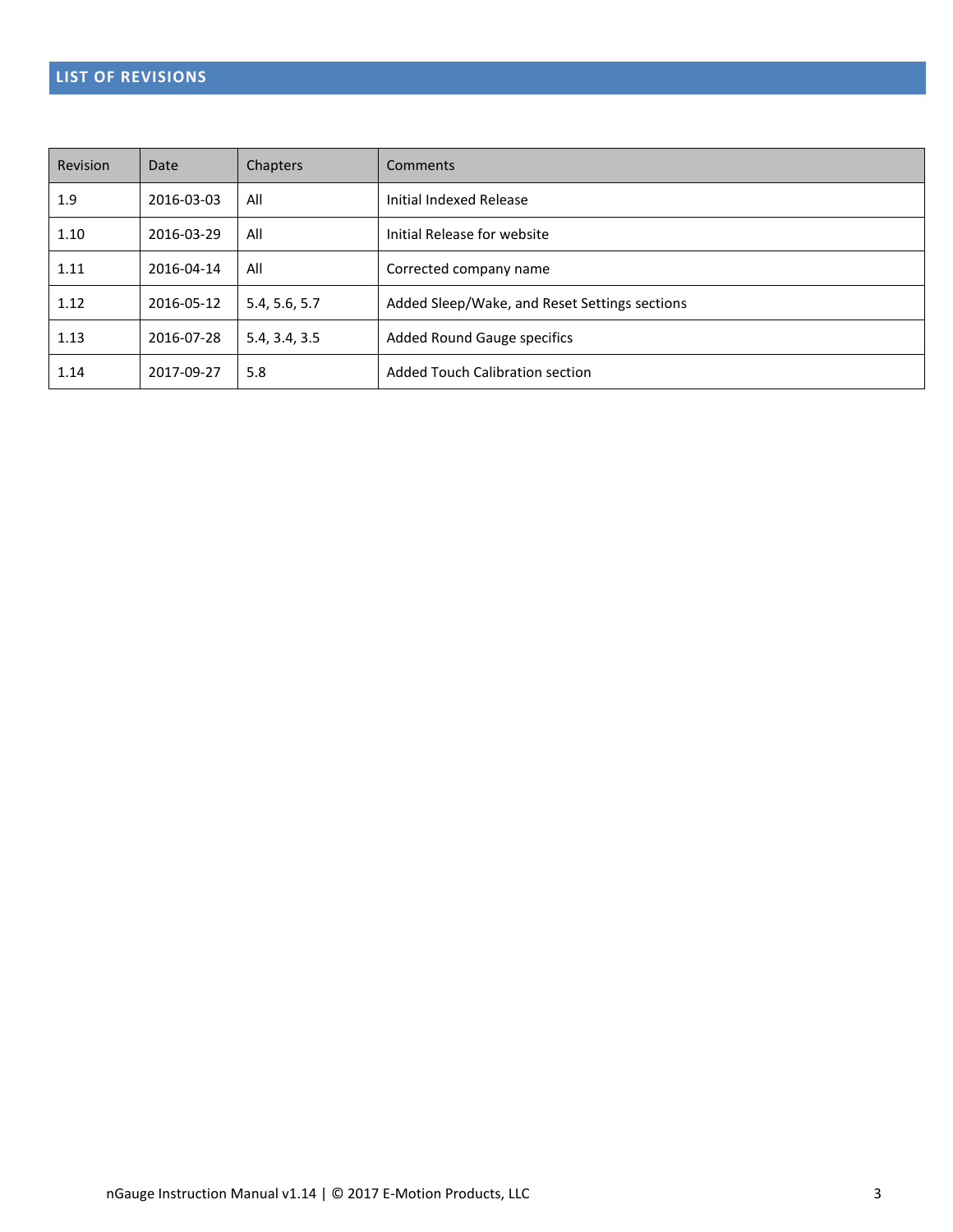### <span id="page-4-0"></span>IMPORTANT!

#### **THIS IS A HIGH PERFORMANCE PRODUCT, USE AT YOUR OWN RISK**

Do not use this product until you have carefully read the following terms and conditions for the use of this product. The installation of this product indicates the BUYER has read and understands this agreement and accepts its terms and conditions. This agreement takes precedence.

#### **DISCLAIMER OF LIABILITY**

E-Motion and its successors, distributors, jobbers, and dealers (hereafter SELLER) shall in no way be responsible for the product's proper use and serviceability.

#### **THE BUYER HEREBY WAIVES ALL LIABILITY CLAIMS.**

The BUYER acknowledges that he/she is not relying on the SELLER's skill or judgment to select or furnish goods suitable for any particular purpose and that there are no liabilities which extend beyond the description on the face hereof and the BUYER hereby waives all remedies or liabilities, expressed or implied, arising by law or otherwise, (including without any obligations of the SELLER with respect to fitness, merchantability, and consequential damages) or whether or not occasioned by the SELLER's negligence. The SELLER disclaims any warranty and expressly disclaims any liability for personal injury or damages. The BUYER acknowledges and agrees that the disclaimer of any liability for person injury is a material term for this agreement and the BUYER agrees to indemnify the SELLER and to hold the SELLER harmless from any claim related to the item of the equipment purchased. Under no circumstances will the SELLER be liable for damages or expenses by reason of use or sale of any such equipment. The SELLER assumes no liability regarding the improper installation or misapplication of its products. It is the installer's responsibility to check for proper installation and if in doubt, contact the manufacturer.

**IN THE EVENT THAT THE BUYER DOES NOT AGREE WITH THIS AGREEMENT: THE BUYER MAY PROMPTLY RETURN THIS PRODUCT, IN A NEW AND UNUSED CONDITION, WITH A DATED PROOF OF PURCHASE, TO THE PLACE OF PURCHASE FOR A FULL REFUND. THE INSTALLATION OF THIS PRODUCT INDICATES THAT THE BUYER HAS READ AND UNDERSTANDS THIS AGREEMENT AND ACCEPTS ITS TERMS AND CONDITIONS.**



**Warning:** Minnesota and California state laws restrict the method of attachment and placement of objects to the windshield and side windows of motor vehicles (See Minnesota Statutes 2005, Section 169.71 and California Vehicle Code Section 26708(a)). E-Motion does not take any responsibility for any fines, penalties, or damages that may be incurred as a result of disregarding the laws and statutes of the jurisdictions in which a nGauge is operated. Similar laws may apply within your province or state. Please verify your provincial or state laws prior to installation.



**Warning:** When mounting the nGauge to the windshield, place the device in a location where it does not obstruct the driver's view of the road and does not interfere with vehicle controls and safety devices or the safe operation of the vehicle.



**Attention:** Onstar subscribers may notice an interruption in Onstar diagnostic services while using OBD II scan tool devices, including nGauge. Normal operation will resume once the device has been removed from the OBD II port.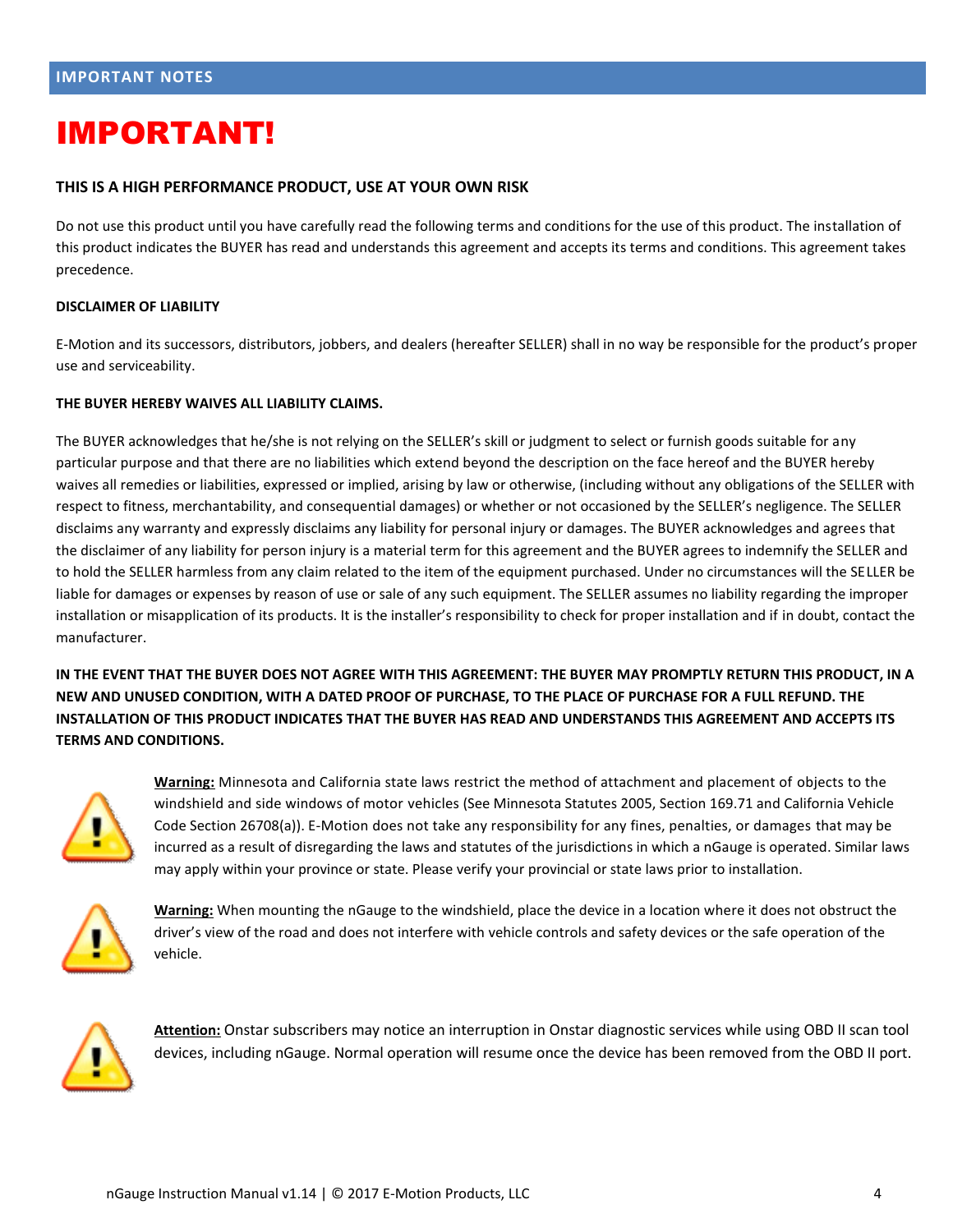#### <span id="page-5-0"></span>**PRE-INSTALLATION NOTICE**

**When reflashing the engine controller, we strongly recommend using an external battery charger or booster. If the battery voltage gets too low during a reflash, your engine controller may be damaged, which can be time consuming and costly to repair.** 

#### <span id="page-5-1"></span>**1 INSTALLATION**

#### <span id="page-5-2"></span>1.1 CABLE ROUTING

The nGauge OBD II cable must be routed so that it does not interfere with safe operation of the vehicle.

Cable routing tips:

- Find the OBD II connector first and work the cable to where nGauge is to be mounted on the windshield.
- Route the nGauge OBD II cable between interior panel grooves to hold the cable as well as conceal it.
- Use wire or zip ties to bundle any excess cable.

#### Cable routing "Don'ts"

- Don't let the cable dangle by your feet.
- Don't let the cable hang free.
- Don't allow the cable to be near the steering wheel and any steering column controls.
- Don't mount the cable in a way that puts stress on the connector on the back of the nGauge. This includes routing the cable at angles other than directly out the back of the mount. That connector can be broken off when too much physical force is applied. Any damage caused by improper cable routing is **not** covered under the nGauge limited warranty.

#### <span id="page-5-3"></span>1.2 ATTACHING WINDSHIELD MOUNT

Mount the nGauge on the windshield in a spot that does not obstruct the view of the road or in any way that interferes with the safe operation of the vehicle.

Mounting Suggestions:

- Mount the nGauge as low to the dashboard as possible.
- Mounting to the left or in the middle works well.
- It may be illegal to mount the nGauge on the windshield in some states.

#### <span id="page-5-4"></span>1.3 SD MEMORY CARD

#### **Always insert and remove the memory card with the nGauge powered off.**

Insert the card with the gold contacts facing towards the chrome ring. Press the card into the nGauge until a click is heard. If the card sticks out at all, it has not been pushed in all the way. Using the black plastic spudger eases installation and removal of the card.

To remove, press the card in until a click is heard. Release and the card will eject enough to grab it.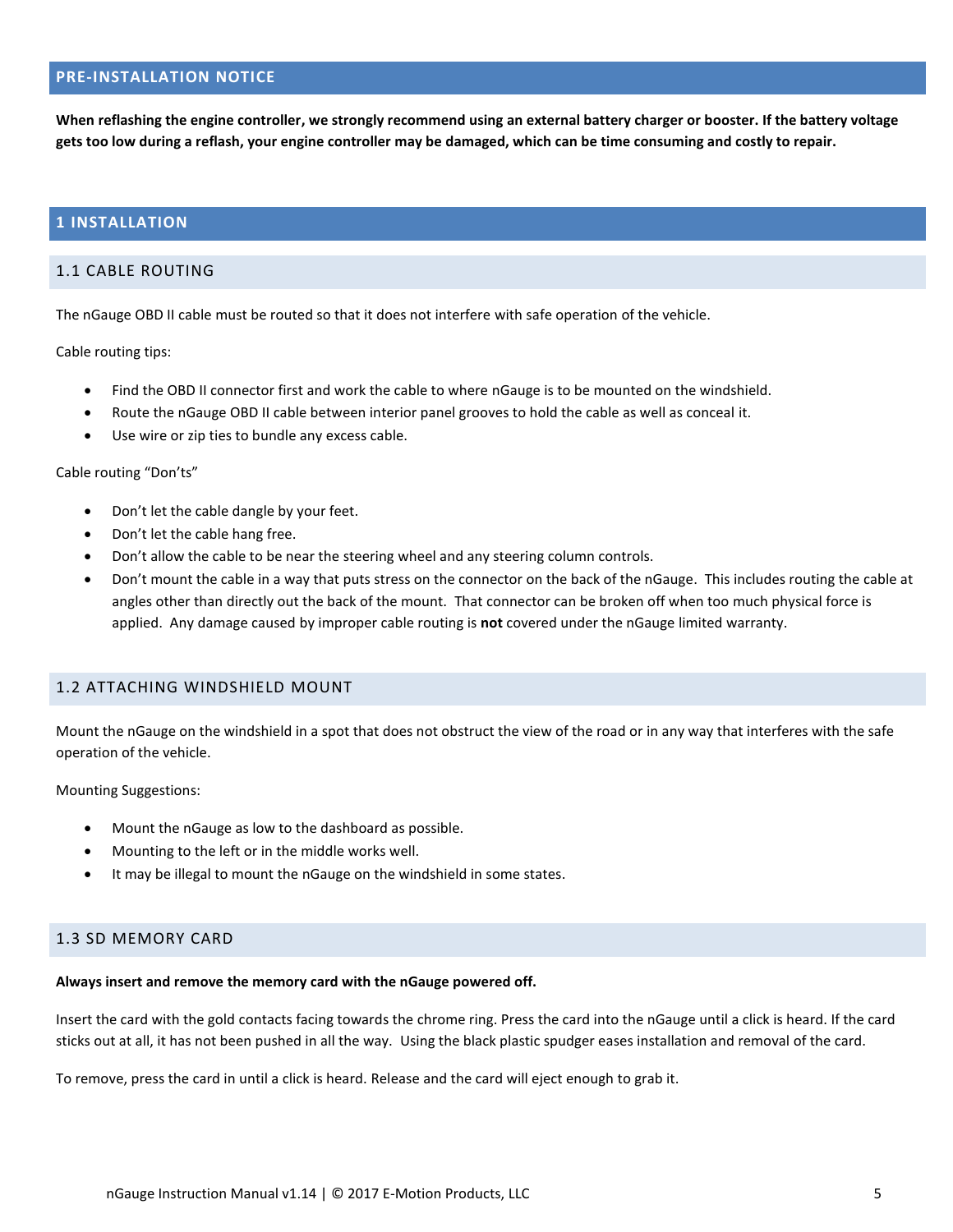#### <span id="page-6-0"></span>**2 BASIC OPERATION**

#### <span id="page-6-1"></span>2.1 MENU NAVIGATION

When nGauge first starts up, a splash screen will appear. It will take a few seconds to start up.

The [√] button advances the screen to the next menu.

The [x] button returns the screen to the previous or main menu.

The home screen contains Gauges, Tuning and Diagnostics tabs.

#### <span id="page-6-2"></span>2.2 NEW VEHICLE SETUP/FIND SIGNALS

The nGauge has been designed to be used on most 1996 and newer OBD II vehicles. Vehicles to which the nGauge is connected, will typically offer a different set of parameters or signals available.

#### The New Vehicle setup:

- 1. Plug nGauge into the vehicle.
- 2. Turn the vehicle's key to the on position. The engine does not need to be started.
- 3. From the nGauge main menu, Tap [Gauges], tap [connect].
- 4. Tap [Select the correct make and model for your vehicle].
- 5. Follow the on-screen instructions. When nGauge lists how many signals were found, nGauge has finished.
- 6. Tap the [√] button to confirm the selection once scanning has completed.
- 7. Repeat steps 1-6 every time nGauge is connected to a new vehicle.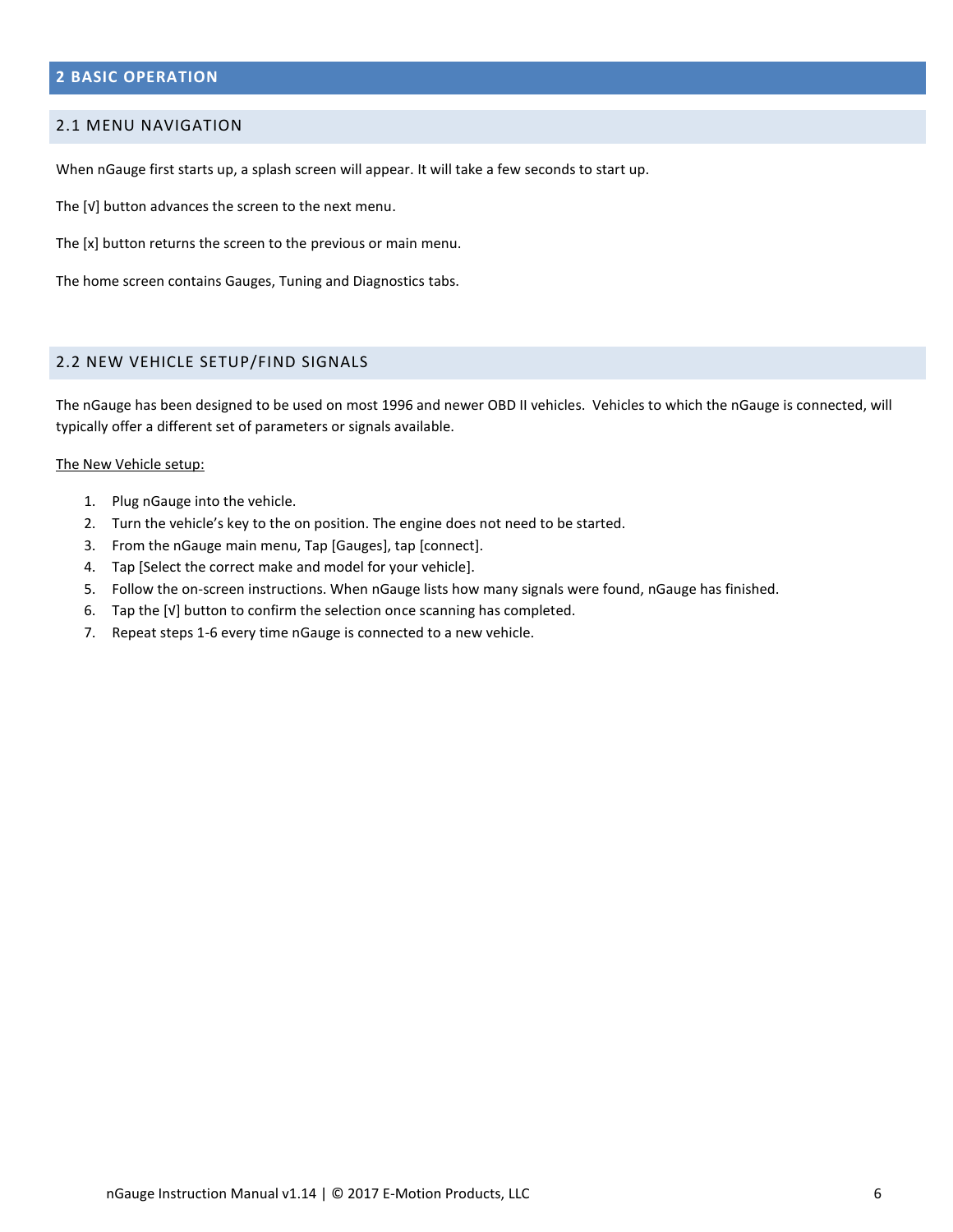#### <span id="page-7-0"></span>**3 GAUGE SETUP & NAVIGATION**

The nGauge offers the ability to monitor vehicle sensors for real time display and data logging. Data sample rates will vary by vehicle. This rate is a fixed amount and the total of active signals being monitored and logged will share this sample rate.

#### <span id="page-7-1"></span>3.1 NAVIGATING GAUGES

From the Main Menu tap [Gauges].

Tap on the [<] and [>] buttons to view other gauge display layouts.

#### <span id="page-7-2"></span>3.2 ASSIGN A SIGNAL TO A GAUGE

Be sure the New Vehicle Setup (see section: [2.2 New Vehicle Setup/Find Signals\)](#page-6-2) has been completed before assigning signals to a gauge.

Ensure gauge is connected to vehicle through Gauges, Connect and Key is ON

- 1. Tap on the gauge region where the signal will be displayed.
- 2. Use the  $\leq$  or  $\leq$  to locate and select the signal you wish to monitor.
- 3. Tap [√] to save signal to nGauge.

#### <span id="page-7-3"></span>3.3 CHANGE A SIGNAL DISPLAY

Ensure gauge is connected to vehicle through Gauges, Connect and Key is ON

- 1. Tap on the display tab
- 2. Use the [up] or [down] arrows to locate and select the attribute you wish to change.
- 3. Change the name, unit, color or high/low value range
- 4. Tap [√] to save signal to nGauge.

#### <span id="page-7-4"></span>3.4 SET GAUGE LOW WARNING / HIGH WARNING-OPTIONAL

For the round gauges, the low and high warnings appear with fixed colors similar to a "redline" implementation. For the other gauges, the value displayed by the gauge will change color when it reaches the warning thresholds. The color in the non-round gauges is customizable via the Low/Normal/High Color selections in the Display menu.

To set a High/Low Warning:

- 1. Tap on the gauge where a High/Low Warning is to be set.
- 2. Tap [Display].
- 3. Tap on [High Warning] or [Low Warning].
- 4. Type in the desired upper or lower warning level number. Tap [+/-] to make the value negative.
- 5. Tap [√].
- 6. Tap [Return] to go back to the gauges.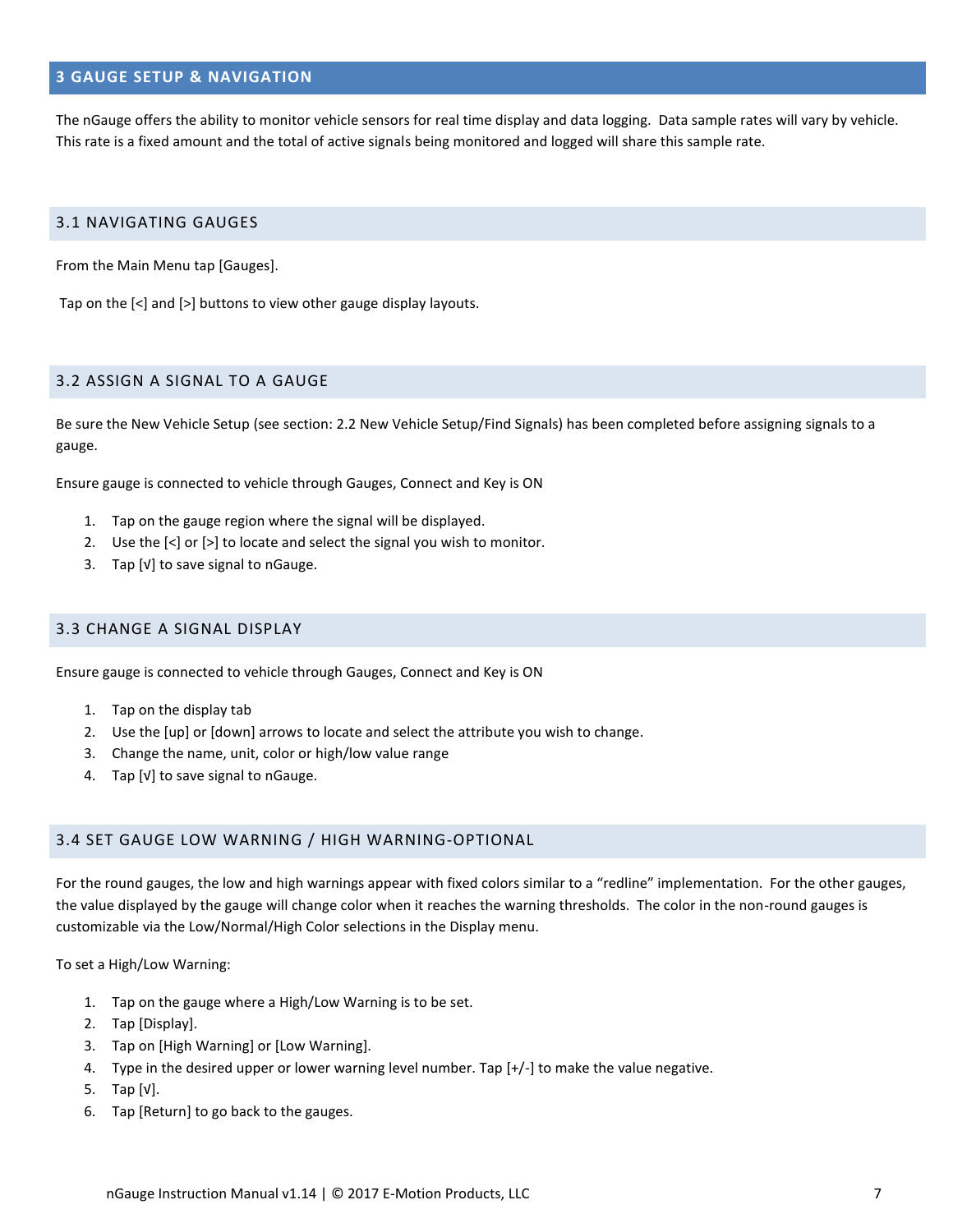#### <span id="page-8-0"></span>3.5 SET MINIMUM/MAXIMUM/SCALING (ROUND GAUGES ONLY)

Both the small and big round gauges have customizable Minimum/Maximum and Scaling to accommodate PIDs of varying ranges. The Minimum refers to the preferred low end value of the gauge, and the Maximum refers to the preferred high end value of the gauge. The algorithm in the nGauge rounds user-entered values if necessary. The figure in this section shows the Round Gauge display and how the Min/Max, Scaling, and Low/High Warnings are implemented.

The labels on the round gauges can be scaled, e.g. RPM x1000. The available scales are:

x1 x10 x100 x1000

When entering a Minimum/Maximum, the value entered must take account for the scaling set for that signal. For example, if desired Maximum RPM is 8000, and the scale is x1000, the value entered would be "8". There is a display box which includes the scale when entering the value for Min/Max to prevent confusion. Note: Low and High Warnings are not affected by scaling and should be entered as absolute numbers regardless of scale. Warnings are also unaffected by Min/Max changes.

To set a Minimum/Maximum:

- 1. Tap on the round gauge where a Min/Max is to be set.
- 2. Tap [Display].
- 3. Tap on [Minimum] or [Maximum].
- 4. Type in the desired upper or lower warning level number. The "true" value will be the number entry times the scaling which appears to the right of the number entry.
- 5. Tap [√].
- 6. Tap [Return] to go back to the gauges.

#### To set the Scaling:

- 1. Tap on the round gauge where a Scale is to be set.
- 2. Tap [Display].
- 3. Tap on [Scaling].
- 4. Choose the desired scaling option from the list.
- 5. Once the desired Scale is tapped, the nGauge returns to the gauges with the new scale loaded



**Figure 1: Round Gauge Display**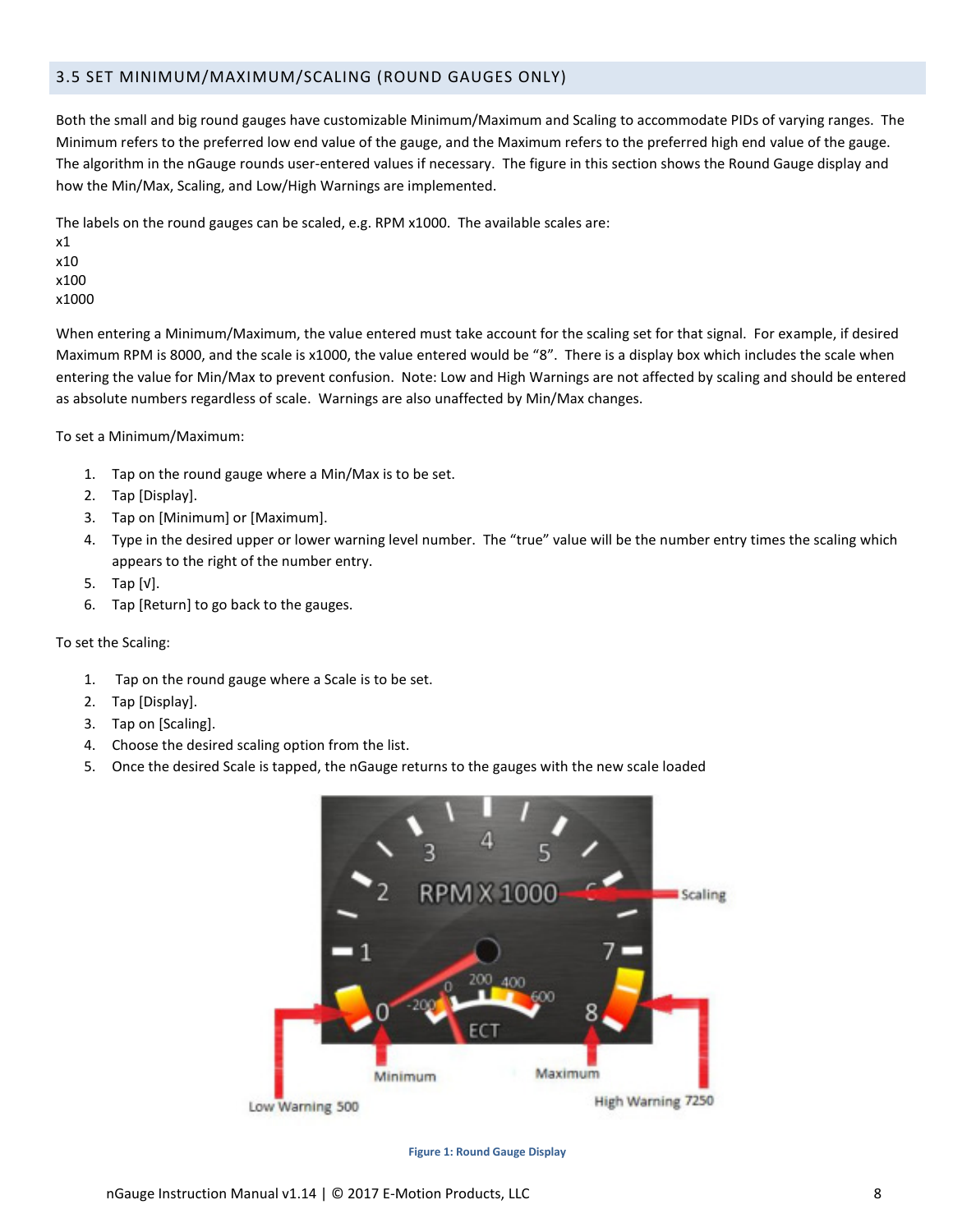#### <span id="page-9-0"></span>3.6 DATA LOGGER

The nGauge will monitor and log all signals shown on the active gauge screen. It is also possible to monitor signals not shown on the active gauge screen. This allows the user to view only the most valuable data, while still being able to review all the vehicle data in the log file. The Global Data Logger can silently monitor up to 16 signals and will be logged with the active gauge screen data.

#### **Using a tuner supplied config (.dle) file**

- 1. Tap on [Diagnostics] from the Main Menu.
- 2. Tap on [ Datalogging].
- 3. Use [<] or [>] to select proper datalog config file downloaded to SD card from your tuner
- 4. Tap on [√] to accept
- 5. nGauge will connect
- 6. Tap on either box on the left side of the display to start logging. Logging is indicated by LED activity in the light centered directly above the screen.
- 7. To stop datalogging, either exit out of the datalogger using the [x] button, or tap again on either box on the left side of the display. The LED activity should cease

File will be stored on the SD card.

#### **Creating your own datalogged pids to record to SD card.**

- 1. Tap on [Gauges] from the Main Menu.
- 2. Tap on [Connect]
- 3. Tap screen and a selection menu will appear
- 4. Select desired signal
- 5. Use [<] or [>] to select the desired signals

Tap the star in the left corner to datalog that signal.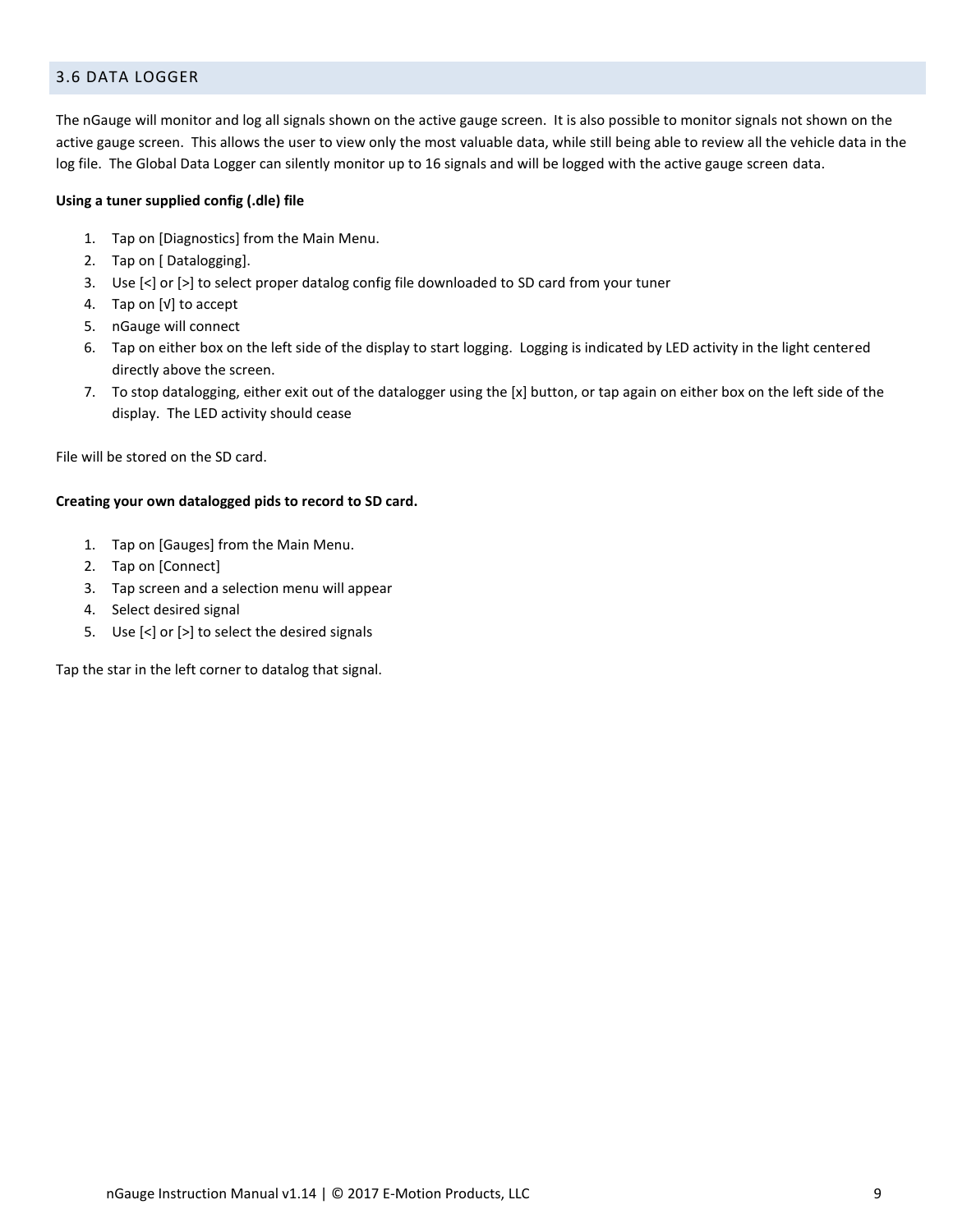#### <span id="page-10-0"></span>3.7 USING ZEITRONIX PRODUCTS

If you are going to use a Zeitronix wideband, the nGauge comes with a Zeitronix driver that uses the serial port to connect digitally to the Zt-2 controller. This is the preferred way to connect the Zt-2 wideband as compared to connecting the wideband voltage to the nGauge Analog Input. This allows the nGauge to display all of the Zt-2 signals, including the wideband O2 reading.

- Connect the four wire RJ-12 cable to the Zeitronix port on the back of the nGauge (see Appendix A).
- IMPORTANT: The Zt-2's USER2 channel may be configured by using the Zeitronix ZDL software on a PC, while the Zt-2 is connected to the PC through a serial port. When a temperature sensor is assigned to the Zt-2 USER2 input though ZDL software, an internal pull-up resistor is automatically enabled. No external resistors are required on the Zt-2 USER2 input.
- If any Zeitronix temperature sensors are connected to the Zt-2 USER1 input, or the nGauge Analog-1 or Analog-2 ports, those inputs require an external 1 K ohm pull up resistor to +5V (see Figure 1). Please see the Zeitronix web page for further details.



**Figure 2: 1kOhm Pull-Up Wiring for Zeitronix Temp Sensors to Zt-2 USER1 Input or nGauge Analog-1 or Analog-2 Ports** 

• Most Zt-2 signals are mapped to existing signals in the nGauge Analog Driver (for Zeitronix sensors connected to the Analog-1 and Analog-2 inputs), or in the Zeitronix Driver (for sensors connected to the Zt-2). Signal calculators will be needed for any unsupported sensors.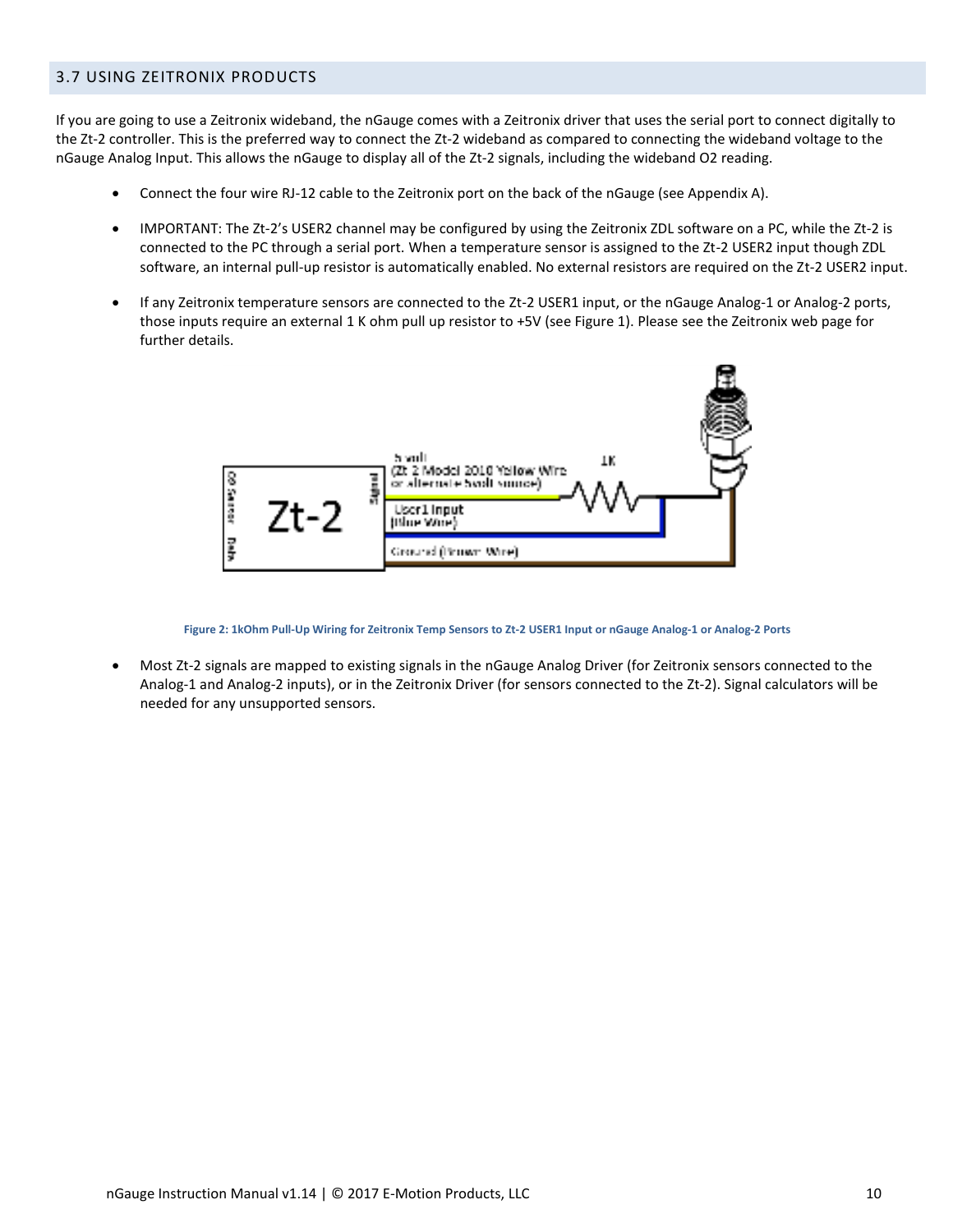#### <span id="page-11-0"></span>3.8 DATA LOGGING IN GAUGES

The nGauge can log and save all information represented on the gauges from the active screen. The information can be saved as a Microsoft Excel \*.csv directly to the inserted SD memory card.

#### To begin data logging:

- 1. Assign signals to the gauges to data log (see Chapter 3.5, "Creating your own datalogged pids to record to SD card").
- 2. Tap on [Start Log]. The signals will be saved to the SD card with a timestamp. The signals will continue to be displayed on the screen even as they are being saved to the card. Once a log has begun the gauge screen cannot be changed.
- 3. To log signals you don't wish to put into a gauge, select the favorites star in the signal list.
- 4. Tap [End Log] when finished logging session. The data is now saved to the memory card.

Each time a data logging session is started and ended, nGauge saves one file to the SD memory card in a directory called "logs." Each saved file has a log prefix. The default prefix is "log", and will be changed by a value of +1 as new logs are added. (ex log\_001.csv)

#### To start the log x:

- 1. From the Main Menu, tap on [Gauges].
- 2. Tap on [Connect]
- 3. Tap on a signal
- 4. Tap [Start Log]
- 5. File will save to SD card in numerical order with a time stamp
- 6. A red record button will be shown on the center of the screen confirming the nGauge is logging, and the LED in the center directly above the screen will also show confirmation of logging.

#### To view log files:

- 1. Remove the SD memory card from the nGauge.
- 2. Place the memory card into a SD card reader and attach to your PC.
- 3. Open the contents of the card. Log files are saved in the "logs" directory on the card. Log files may be opened in Microsoft Excel or any other spreadsheet program that accepts \*.csv files.

Note: Auto brightness will not adjust while datalogging. Instead, whatever brightness was being used at the beginning of datalogging will persist until datalogging is done, at which point the auto brightness resumes its normal activity without the need for further user input.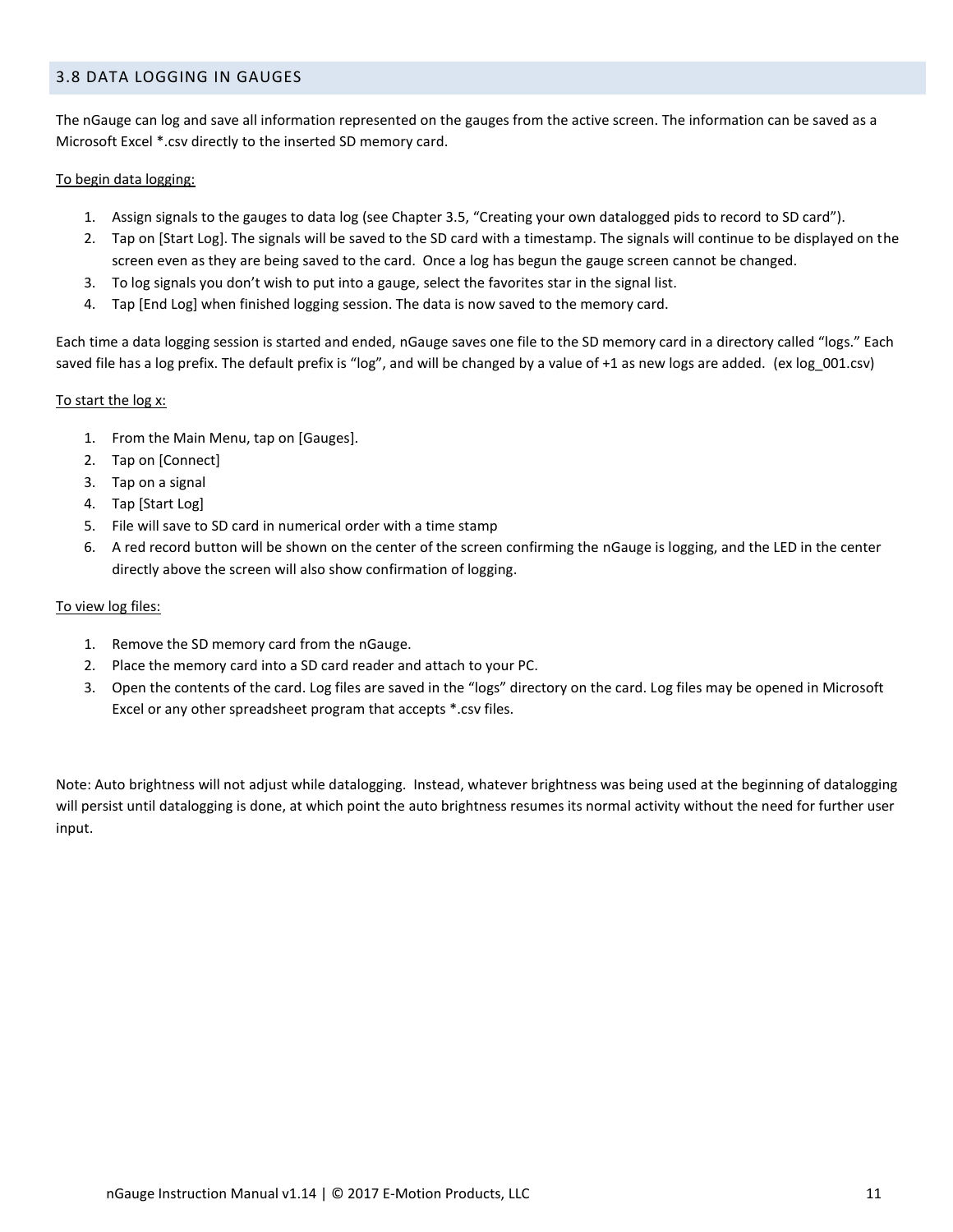#### <span id="page-12-0"></span>**4 DIAGNOSTIC CODE READER**

To view and clear diagnostic trouble codes:

From the Main Menu tap on [Diagnostics]. This screen will appear:

Turn the vehicle's key to the on position. The vehicle does not need to be running.

Tap diagnostics

Tap the down arrow to reach [Read Codes]. If the vehicle's check engine light is on, diagnostic trouble code(s) (DTCs) will be displayed along with a short description of each code.

Fix the diagnosed problem, or make note of it.

To clear the diagnostic trouble codes, tap [Clear Codes]. You will be asked to confirm that you want to clear the codes.

#### **Note: Clearing codes does not solve any underlying vehicle issues.**

Tap [Yes] to clear the code(s) and turn the check engine light off.

Tap [No] to leave the code(s) set and leave the check engine light on.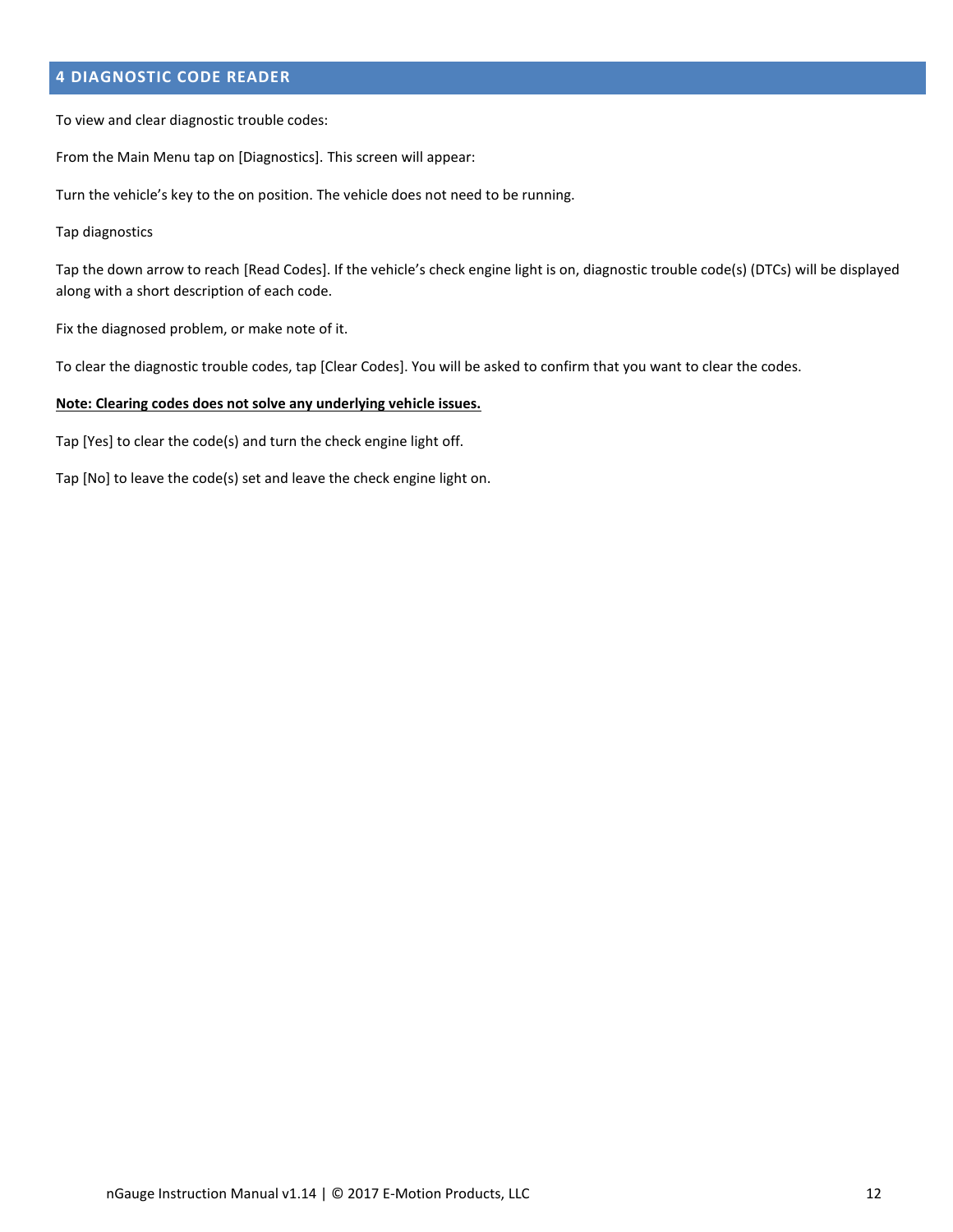#### <span id="page-13-0"></span>**5 CUSTOMIZING YOUR NGAUGE**

Custom background images are not customizable for the end user. This feature may be added in the future.

#### <span id="page-13-1"></span>5.1 INSTALLING FILES FROM SD CARD

Drag and drop the newest firmware .ng file from your pc to the SD card Insert the SD into the nGauge as directed From the Main Menu tap on [Diagnostics]. Select [Settings.] Scroll down using the down arrow on the left to update from SD Tap screen for [Update from SD] nGauge will search SD card for newest firmware

Follow on screen prompts to update new firmware.

\*\* Do not turn off key or unplug device during a firmware update\*

Important note: The firmware update file must be named FIRMWARE-XXX.ng where XXX is the version number. Do not delete your previous firmware's files from the SD card until AFTER you update to the new firmware – they are still needed until the new firmware is installed.

#### <span id="page-13-2"></span>5.2 INSTALLING FILES FROM PC OR MAC

Connect PC to nGauge via mini USB cable Select Diagnostics. Scroll down and TAP [USB SD] PC will "ding" once PC recognizes device Open window with computer drives i.e. C:, D:, etc. Identify the letter for nGauge. Drag and drop the file onto the correct drive associated with the nGauge Copy and Paste can also be used Allow the file to transfer After the file has transferred, use the PC's function to "Safe Eject" the drive to make sure that all transfers have completed. Usually, you can right-click on the nGauge's drive icon and select "Safe Eject". Select settings within diagnostics Press Update from SD nGauge will search SD card for newest firmware Follow on screen prompts to update new firmware. \*\* Do not turn off key or unplug device during a firmware update\*

Important note: The firmware update file must be named FIRMWARE-XXX.ng where XXX is the version number. Do not delete your previous firmware's files from the SD card until AFTER you update to the new firmware – they are still needed until

the new firmware is installed.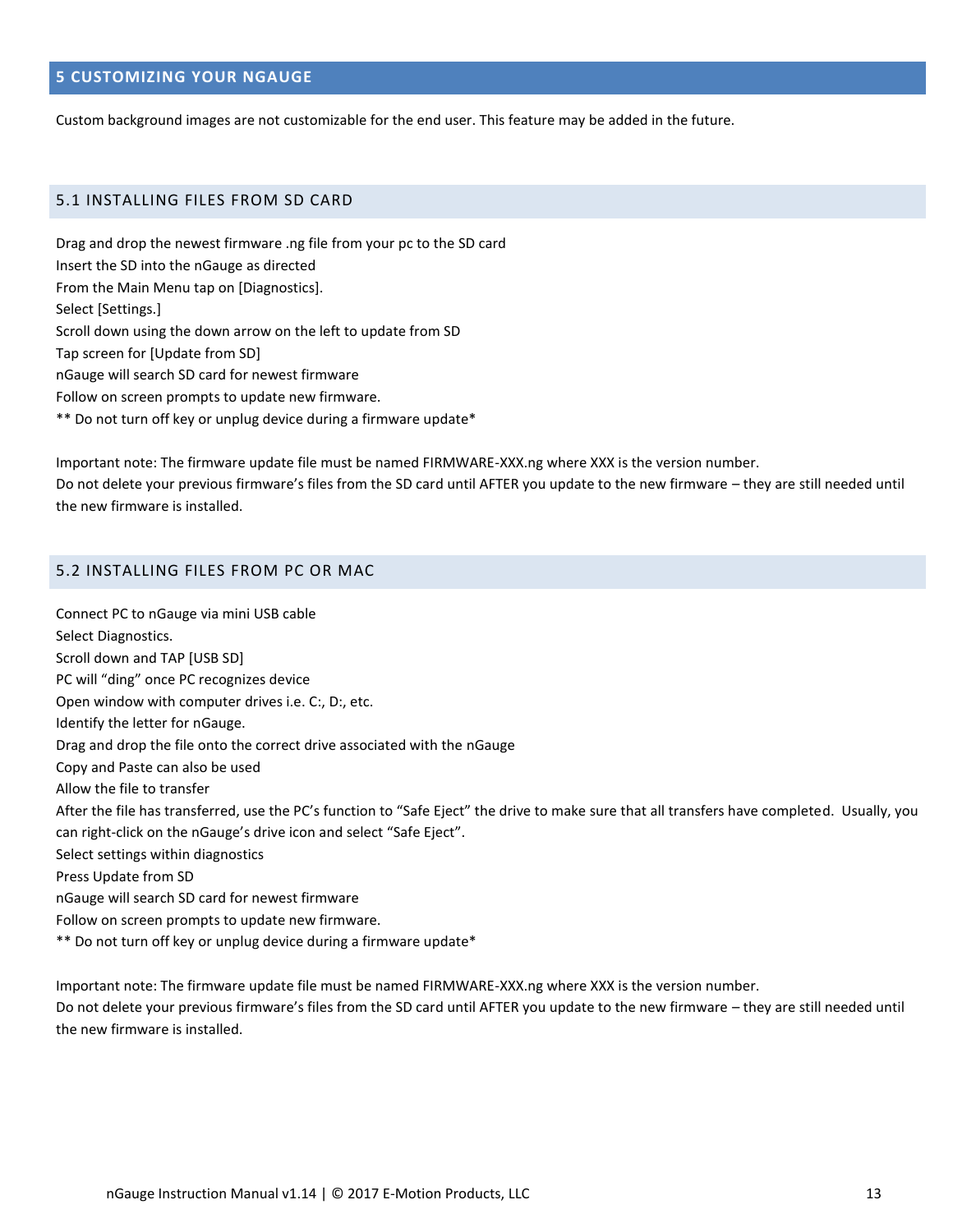#### <span id="page-14-0"></span>5.3 ADJUSTING STANDARD/METRIC UNITS

nGauge offers the ability to automatically adjust a signal to the English standard or metric units.

To Change Units:

- 1. From the Main Menu tap [Setup], [Display], [Units].
- 2. Select the Units you wish to use and select [Ok].
- 3. All signals will be adjusted to the selected unit of measure.

#### <span id="page-14-1"></span>5.4 DISPLAY BRIGHTNESS

- 1. Tap on [Diagnostics] menu
- 2. Tap on [Settings]
- 3. Tap on [Brightness]
- 4. Select the desired brightness level.

#### <span id="page-14-2"></span>5.5 DEFAULT POWER-UP SCREEN

nGauge allows you to easily change which screen appears on initial power-up of the nGauge. This can help make it faster and easier to navigate through the nGauge to find the functions you use most.

- 1. From the Main Menu, tap [Diagnostics]
- 2. Tap on [Settings]
- 3. Tap on [Startup Mode]
- 4. Select the item you'd like to be present on power-up. The current choices are "Main Menu" and "Gauges".

The change will be seen the next time the nGauge is powered back on.

#### <span id="page-14-3"></span>5.6 SLEEP/WAKE SETTINGS

The user can set the events desired to trigger sleep and wake of the nGauge.

- 1. From the Main Menu, tap [Diagnostics]
- 2. Tap on [Settings]
- 3. Tap on [Sleep/Wake]
- 4. Choose sleep mode (Never, Alternator On, Engine Running, Vehicle Data, Touch)
- 5. Wake Mode (Touch, Alternator On, Alternator Noise, or Engine Running)
- 6. Also adjustable are the following: Idle Time: 5 to 300 seconds On/Off Volts Voltage Threshold

The change will be seen the next time the nGauge is powered back on.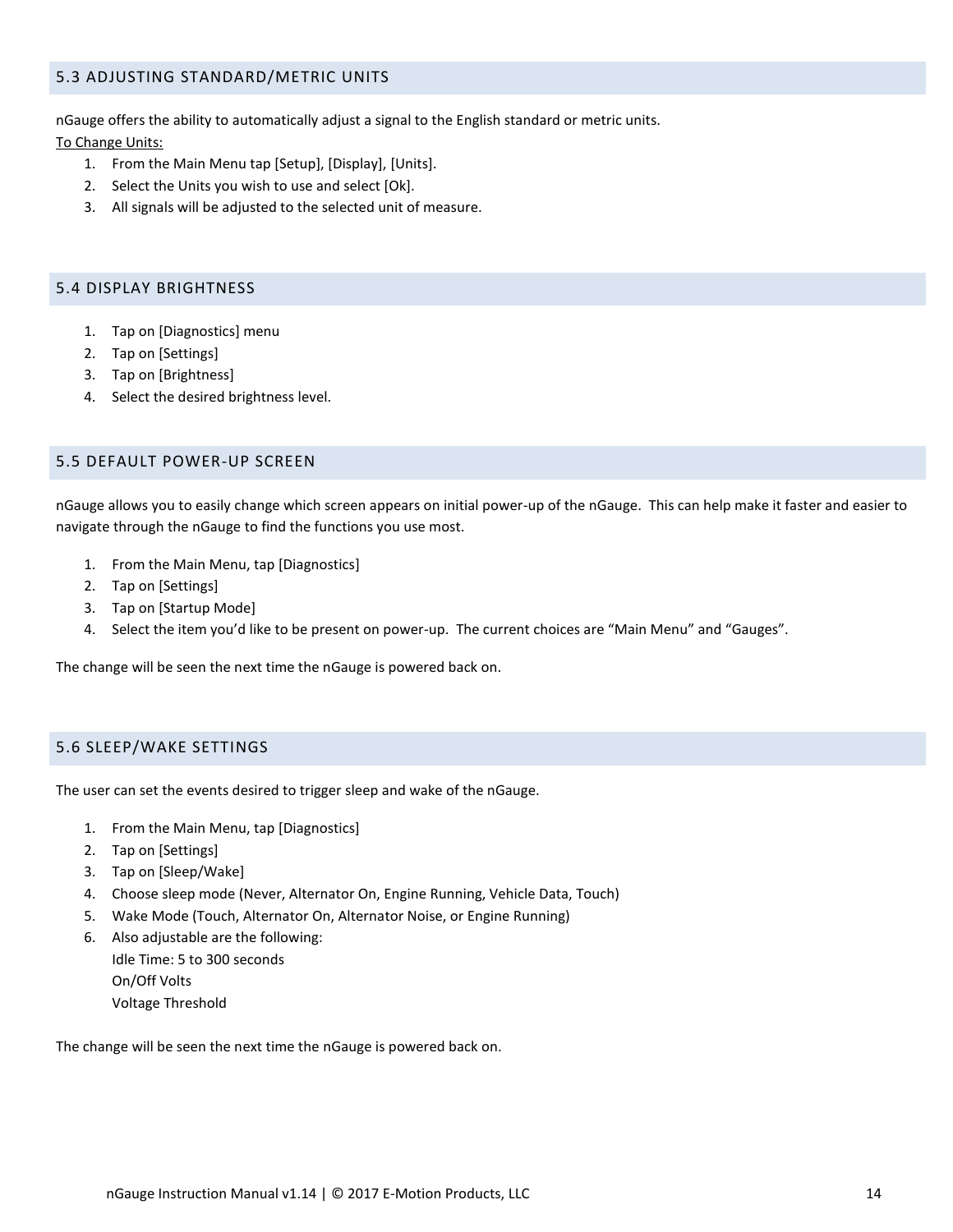#### <span id="page-15-0"></span>5.7 RESET SETTINGS

nGauge settings can be restored to default using the Reset Settings function.

- 1. From the Main Menu, tap [Diagnostics]
- 2. Tap on [Settings]
- 3. Tap on [Reset Settings]
- 4. If you wish to reset the settings to factory default, tap on [v]
- 5. The nGauge will restart with default factory settings

#### <span id="page-15-1"></span>5.8 TOUCHSCREEN CALIBRATION

The nGauge's screen can be calibrated for touch with firmware v252 or later, using three predefined touch points. The specific parameters of the calibration are stored on the SD card in a file named "touchcal". When calibrating the screen, it is important to touch the dots as precisely as possible to avoid causing accuracy issues. The spudger provided with the nGauge works best for this.

To reset or redo the touch calibration settings, there are several options:

- 1. Delete "touchcal" file off of the SD card, then restart the nGauge
- 2. Navigate to [Diagnostics], [Settings], [Calibrate Touch]
- 3. At the main menu (showing Gauges, Tuning, Diagnostics), tap and hold for 5 seconds

If touch accuracy issues are still present after recalibrating, or if the nGauge is unable to perform all these actions, please contact support.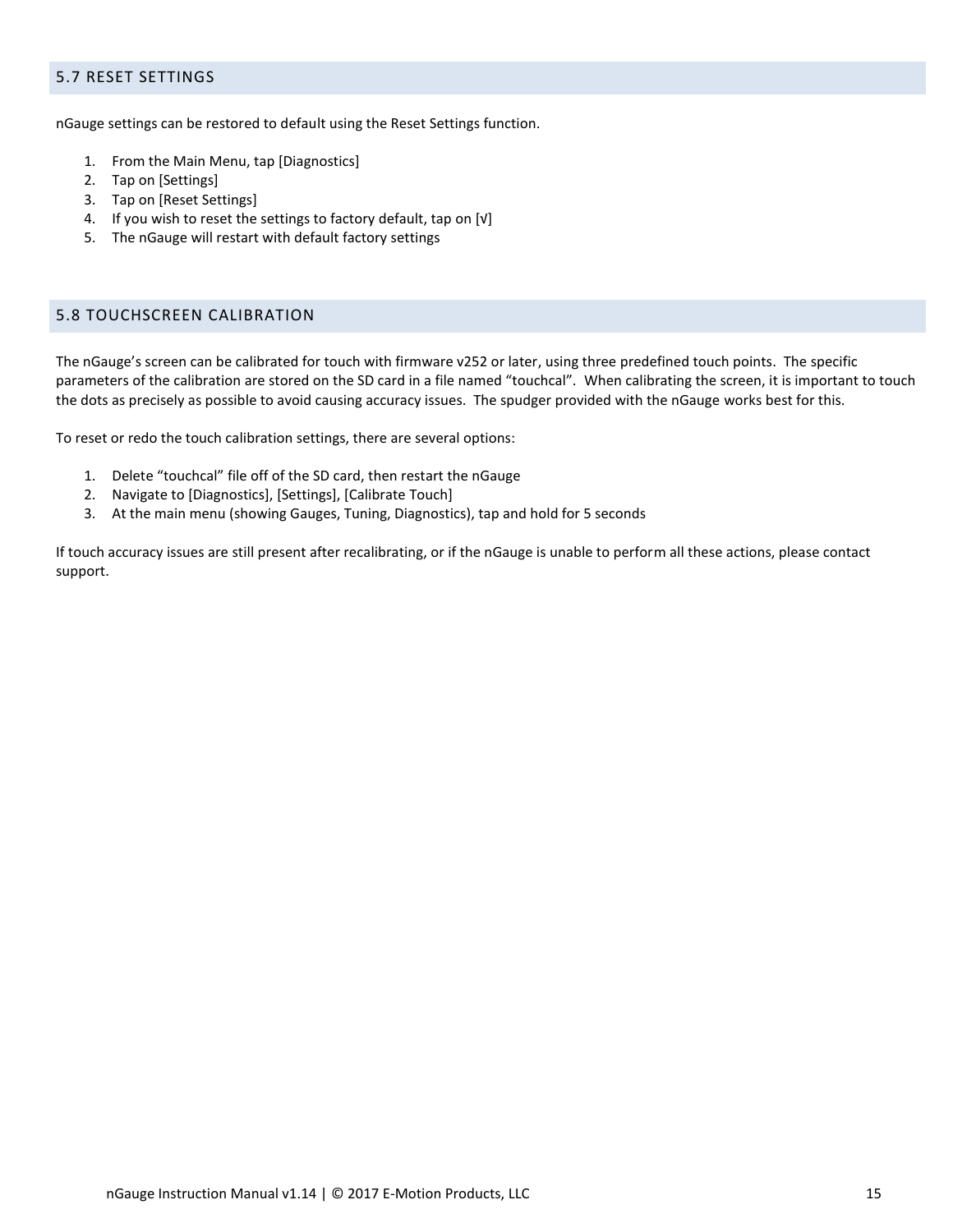#### <span id="page-16-0"></span>**6 NGAUGE ANALOG INPUTS**

nGauge has two analog inputs available on the accessory connector. They accept a 0-5v DC signal and are compatible with most automotive sensors. These signals can be displayed on the gauge screens along with any other input. They can be rescaled from the 0-5v scale into Fahrenheit, PSI, Air-Fuel ratios, or whatever the voltage represents. The analog inputs on nGauge have a 24.7 kilo ohm input impedance and may not be accurate when connected to a device with a high output impedance. For example, a narrowband O2 sensor output cannot be connected directly to an nGauge because the output impedance of the sensor is in the mega ohm range.

To use the two analog signals, settings are located under Diagnostics/Settings/Other Inputs.

A linear conversion is for measuring signals that have a constant input voltage change for a given change in what's being measured. An example is a sensor that has a 0.1V output change for every temperature degree it's measuring. 3 terminal sensors that have a voltage input, a voltage output, and ground are often linear sensors.

A non-linear conversion is for measuring signals that do not have a constant input change for a given change in what's being measured. An example is a NTC (negative temperature coefficient) type resistive temperature sensor, which is very common in vehicles. The NTC temperature sensor will change resistance by a few ohms per degree at high temperatures and many thousands of ohms per degree at cold temperatures. 2 terminal resistive temperature sensors are usually non-linear.

#### <span id="page-16-1"></span>6.1 CONNECTIONS AND WIRING

Connect the analog input signal you wish to measure to either Analog In 1 or Analog In 2 on the nGauge. See [Appendix A: Accessory](#page-19-1)  [Cable Pin Out](#page-19-1) for the I/O cable wiring table.

#### <span id="page-16-2"></span>6.2 ANALOG INPUT DRIVER SETUP

#### 6.2.1 LINEAR ANALOG DRIVER CORRECTION FACTOR AND CORRECTION OFFSET

For this example, we will assume we have a Zeitronix Zt-2 wideband AFR sensor connected to the Analog #1 input. (Tip: For Zeitronix products that support it, the Zeitronix digital serial output should be used with the nGauge Zeitronix driver instead [see Chapter 3.6], because it is more accurate and easier to configure than using the analog input. This is just an example).

The documentation for the Zt-2 (2006+) describes its analog output as shown in Figure 2.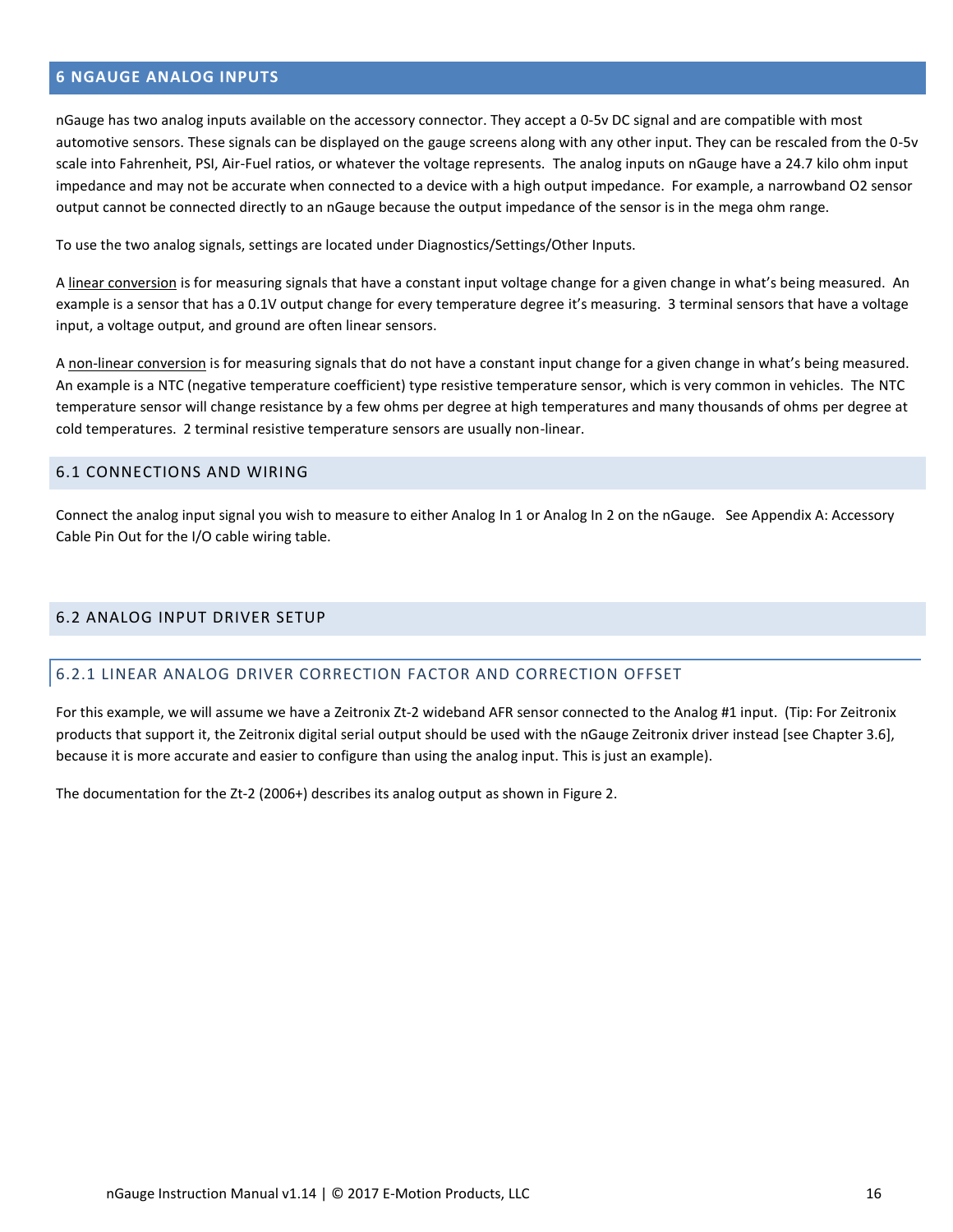

**Figure 3: Linear Wideband Output Graph** 

We see the formula desired is 2\*V+9.6. The factor of 2 is called the "Correction Factor" and the 9.6 is called the "Correction Offset". Refer to the actual sensors user manual for Correction factor and offset values. This is a simple linear formula.

#### 6.2.2 CONVERTING AN ANALOG VOLTAGE INTO PHYSICAL UNITS

Navigate to Diagnostics/Settings/Other Inputs. You can then select Analog channel 1 or 2. After selecting the channel, it will display a screen where you can select from predefined conversions or "user" settings where you can specify the units, scale, offset, and number of decimal places.

These Scaling Parameters are used when converting an analog signal into physical units:

- **User Scale:** How to scale the signal, see the "Correction Factor" in the previous section.
- **User Offset:** The offset for the signal, see the "Correction Offset" in the previous section.
- **User Units:** Physical units for the calculation. Any automatic Imperial/Metric occurs afterward. For example, if a calculation results in °C the number could be automatically converted to °F before display. Use DegC for °C and DegF for °F.
- **User Decimals:** How many decimals to display. Leaving this blank or entering 0 will display 1.256 as 1. Entering 1 will display 1.256 as 1.3. Entering 2 will display 1.256 at 1.26.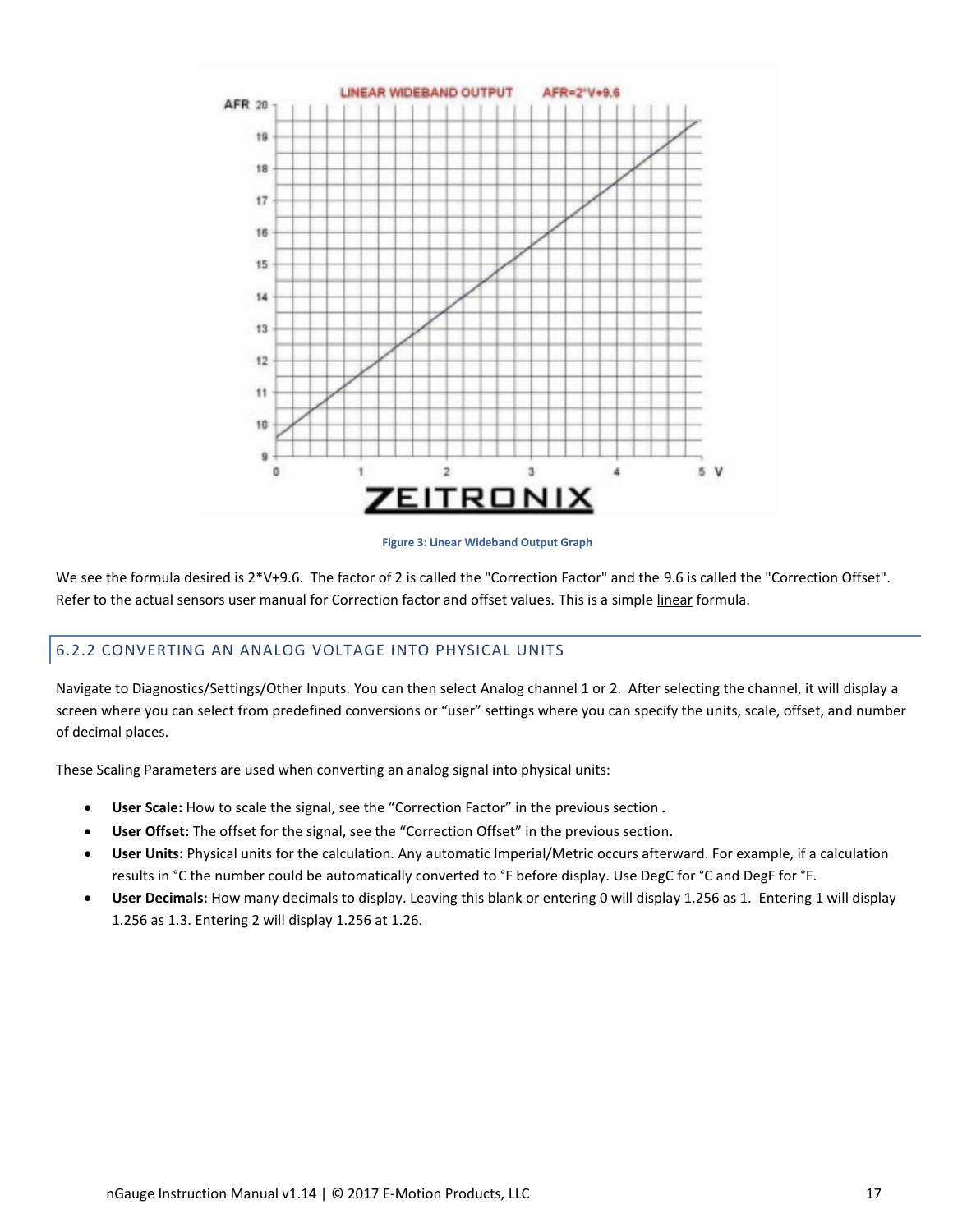<span id="page-18-0"></span>Your nGauge's software is field updateable. It can be downloaded from [http://www.e-motionproducts.com](http://www.e-motionproducts.com/) in the "Support" area.

To update nGauge:

#### **If your installed nGauge FW is v120 or later:**

- 1. Be sure you have the **correct** version of firmware to install on the nGauge:
	- a. LUND customers: download the firmware from the LUND link on th[e support page.](http://e-motionproducts.com/support/index.html)
	- b. All others: download from the "non-LUND" link on the [support page.](http://e-motionproducts.com/support/index.html)
- 2. Place firmware file onto your SD card, one of two ways:
	- a. Via USB to nGauge connection:
		- i. Connect nGague to PC via USB cable.
		- ii. Go to "Settings > USB SD" in your nGauge menus. nGauge should then be recognized as a drive by your PC.
		- iii. Place the downloaded firmware file on the root of your SD Card. Do not rename the file. Older firmware files can stay.
		- iv. Go to Step 3.
	- b. Via SD Card inserted into PC (if you have a microSD adapter):
		- i. Remove SD Card from nGauge and insert into appropriate adapter to connect to PC.
		- ii. Place the downloaded firmware file on the root of your SD Card. Do not rename the file. Older firmware files can stay.
		- iii. Remove the SD Card from your computer and insert it into your powered-down nGauge.
		- iv. Apply power to the nGauge.
		- v. Go to Step 3.
- 3. Update the firmware via "Diagnostics > Settings > Update from SD". Wait for process to complete.
- 4. New FW version should be displayed in "Diagnostics > Settings > Device Info".
	- a. If the update is unsuccessful or not found, repeat the procedure.
	- b. If the repeat fails, contact support@e-motionproducts.com.

#### **If your installed nGauge FW is v119 or earlier:**

- 1. Be sure you have the correct version of firmware to install on the nGauge:
- 2. Install two copies of the latest firmware on your SD card and leave all existing files
- 3. Name one FIRMWARE.ng and one Firmware-xxx.ng (Latest firmware #) and follow the v120 or later instructions.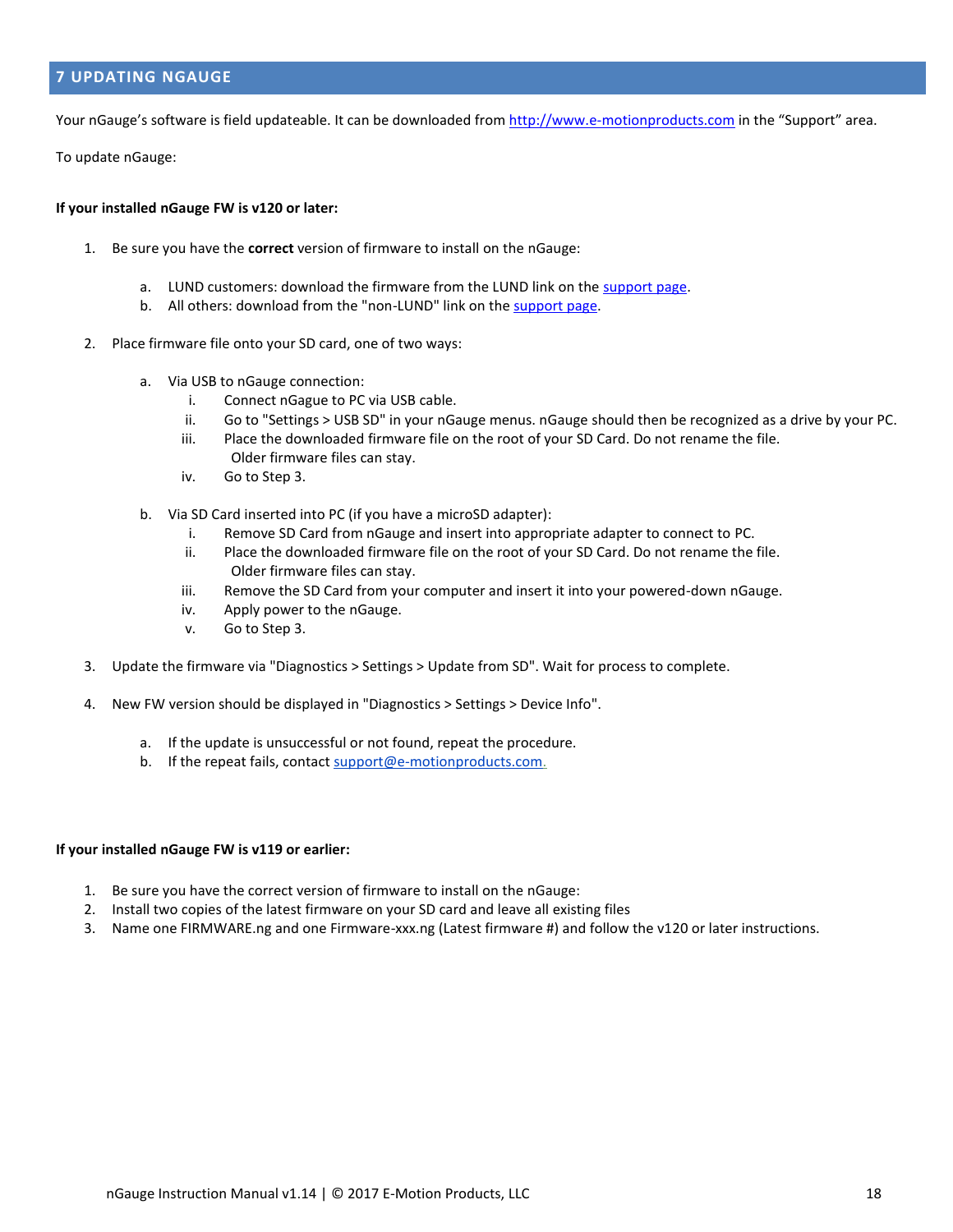#### <span id="page-19-1"></span><span id="page-19-0"></span>APPENDIX A: ACCESSORY CABLE PIN OUT

For nGauge serial numbers below 20,000:

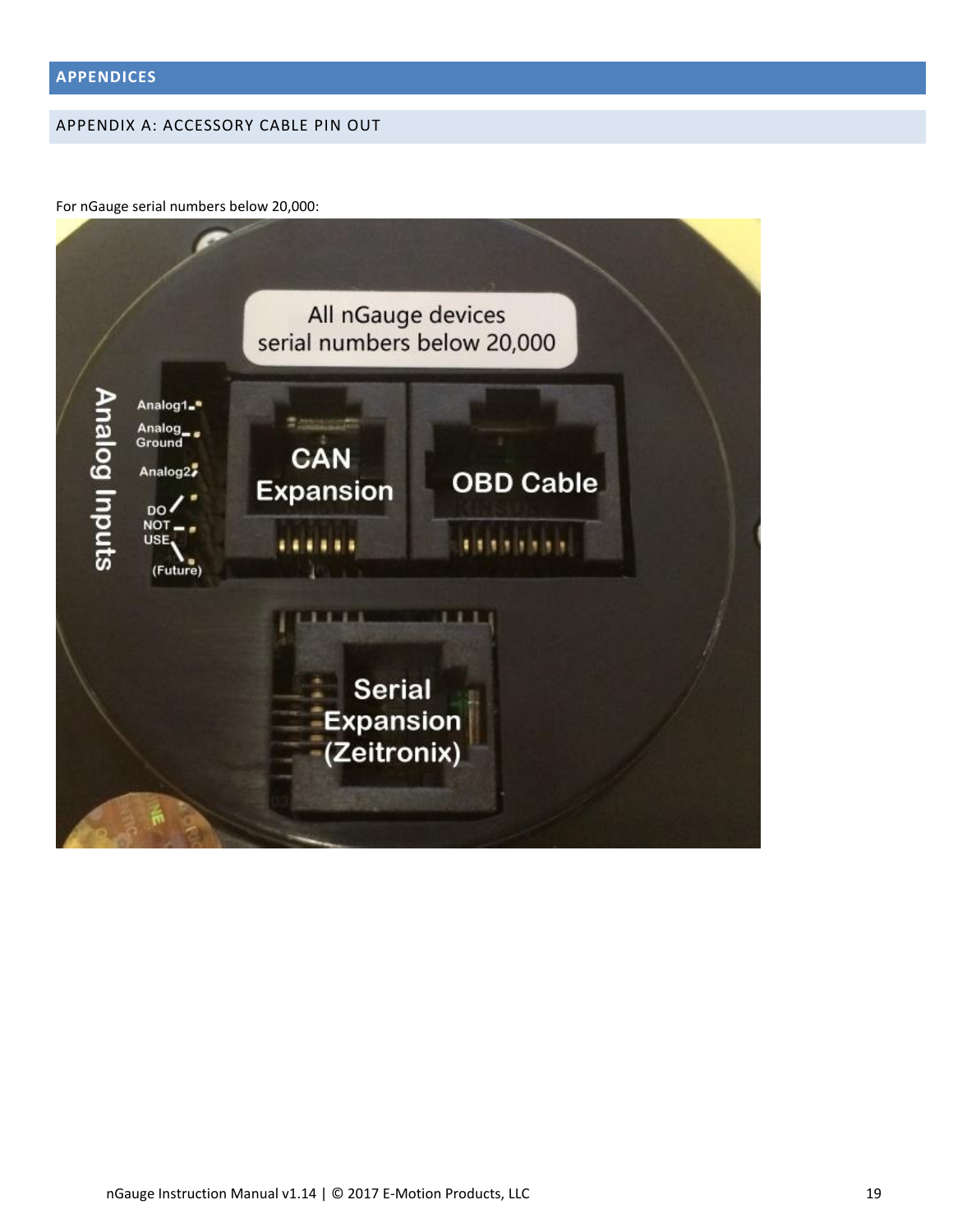For nGauge serial number 20,000 and up: